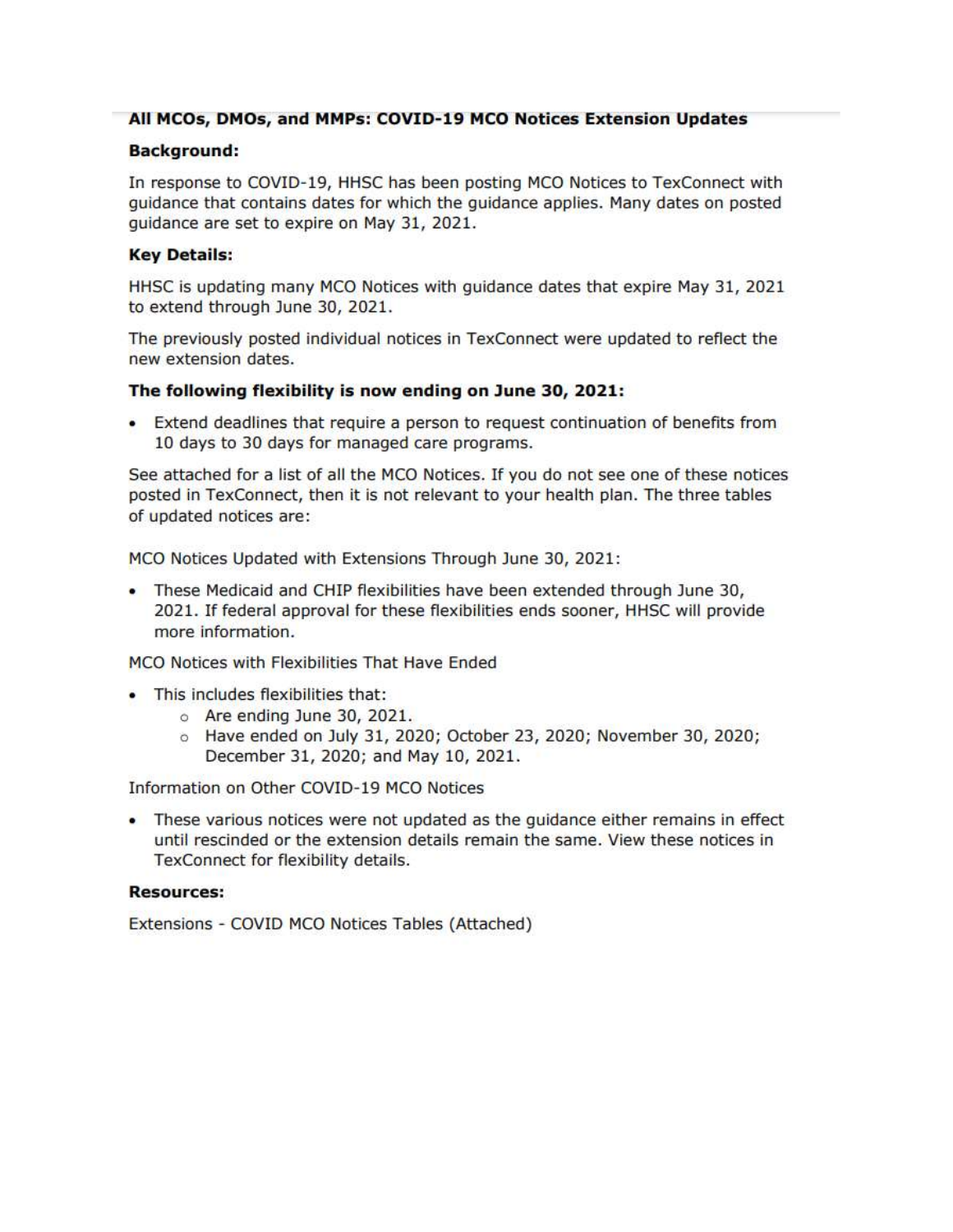# **MCO Notices Extension Updates**

Updates made May 25, 2021

## **MCO Notices Updated with Extensions Through June 30, 2021\***

*The following Medicaid and CHIP flexibilities have been extended through June 30, 2021. If federal approval for these flexibilities ends sooner, HHSC will provide more information.*

| Title of MCO Notice:                                                                                                                                                | Issued On:     |
|---------------------------------------------------------------------------------------------------------------------------------------------------------------------|----------------|
| Suspension of Unannounced Visit Requirement                                                                                                                         | Jan. 25, 2021  |
| Texas Health Steps Recipient Reminder Letters for Telemedicine Medical Checkups                                                                                     | Jan. 21, 2021  |
| Updated Guidance-Completing Initial Assessments & Reassessments for Expiring Individual<br>Service Plan                                                             | Oct. 27, 2020  |
| Completing Reassessments for Expiring Individual Service Plans                                                                                                      |                |
| For updated guidance, see "Updated Guidance-Completing Initial Assessments &<br>Reassessments for Expiring Individual Service Plan" notice published Oct. 27, 2020. | Sept. 21, 2020 |
| Guidance Regarding Third Party Resources for STAR Health Member                                                                                                     | Aug. 24, 2020  |
| Guidance for MCOs and MMPs Regarding New and Initial Prior Authorizations                                                                                           | June 29, 2020  |
| COVID-19 Guidance: Temporarily Allow Verbal Consent from Members on Service Plans &<br><b>Related Forms</b>                                                         | June 17, 2020  |
| Updated Guidance: CHIP Office Visit Co-Payments, Updated Reimbursement Process                                                                                      | June 8, 2020   |
| CHIP Office Visit Co-Payments, Updated Reimbursement Process                                                                                                        | May 18, 2020   |
| New Guidance: THSteps Medical Checkups via Remote Delivery During Implementing COVID-<br>19 Restrictions                                                            | May 11, 2020   |
| No Signature Required for Prescription Drug Delivery                                                                                                                | April 20, 2020 |
| Provider Enrollment Requirement Waivers due to COVID-19                                                                                                             | April 2, 2020  |
| Add Rural Health Clinics as Telehealth and Telemedicine Sites                                                                                                       | March 27, 2020 |
| COVID-19 Guidance: Face to Face Visits and Service Coordination/Case Management                                                                                     | March 26, 2020 |
| COVID-19 Guidance: Amend the GR Process for Services that Exceed the Program Cost Limit                                                                             | March 26, 2020 |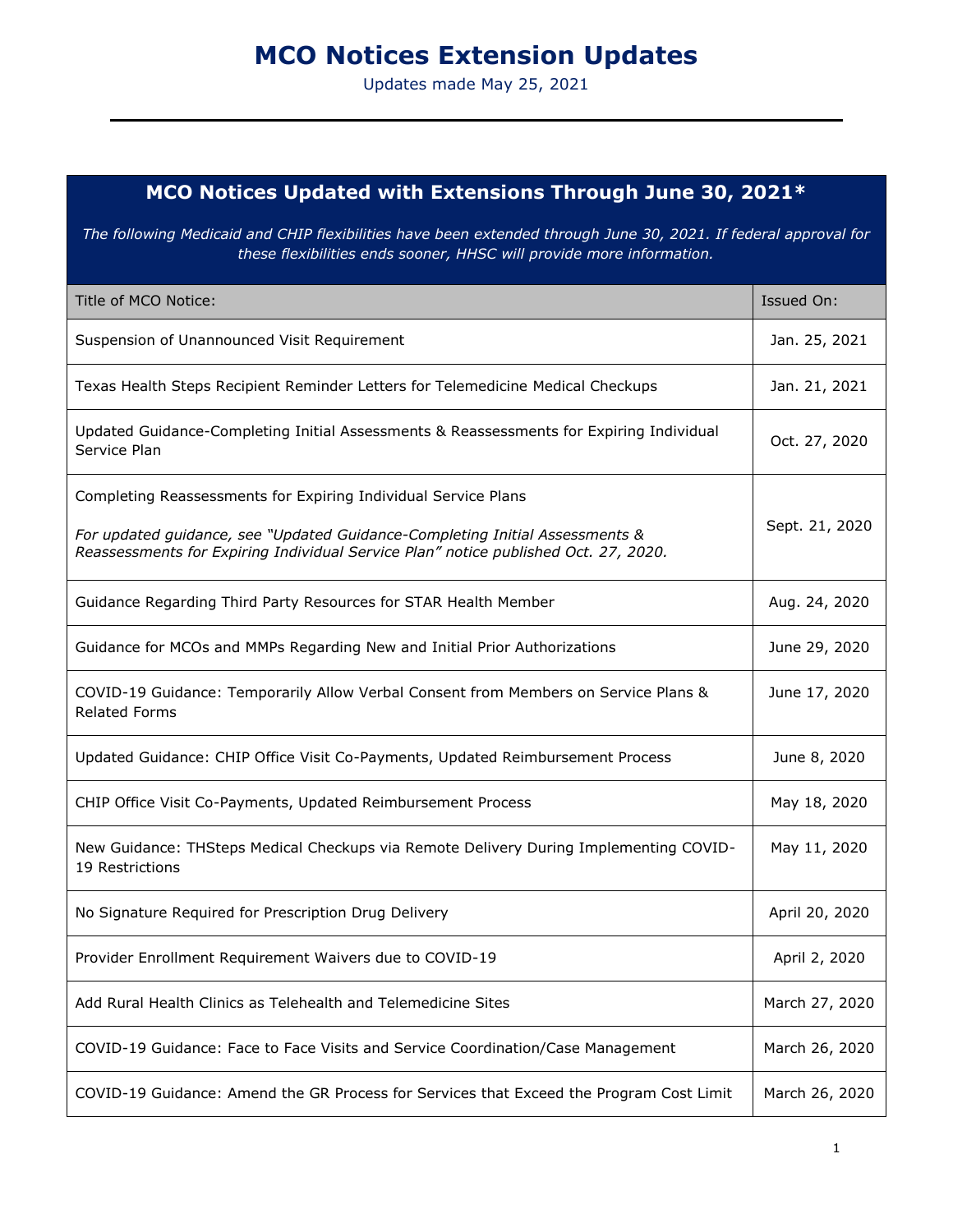| COVID-19 Guidance: Oral Requests for an Appeal                                                                                                                                                                                                                                                                                                                                                                                                                                                           | March 26, 2020 |
|----------------------------------------------------------------------------------------------------------------------------------------------------------------------------------------------------------------------------------------------------------------------------------------------------------------------------------------------------------------------------------------------------------------------------------------------------------------------------------------------------------|----------------|
| COVID-19 Guidance: Fair Hearing Request Extensions                                                                                                                                                                                                                                                                                                                                                                                                                                                       | March 26, 2020 |
| COVID-19 Guidance: Fair Hearing Determination Extensions                                                                                                                                                                                                                                                                                                                                                                                                                                                 | March 26, 2020 |
| COVID-19 Guidance: Appeal and Continuation of Benefit Request Extensions<br>The flexibility to extend deadlines that requires a person to request continuation of benefits<br>from 10 days to 30 days will end June 30, 2021. A new notice on this will be posted to<br>TexConnect soon. The content in the March 26 notice also lists a flexibility to extend the<br>timeframe to 90 days for a member to request an internal appeal - this flexibility has NOT<br>been determined to end at this time. | March 26, 2020 |
| COVID-19 Guidance for the Consumer Directed Services (CDS) Option                                                                                                                                                                                                                                                                                                                                                                                                                                        | March 24, 2020 |
| COVID-19 Guidance for MCOs regarding Durable Medical Equipment                                                                                                                                                                                                                                                                                                                                                                                                                                           | March 24, 2020 |
| Waiver of CHIP Copayments                                                                                                                                                                                                                                                                                                                                                                                                                                                                                | March 23, 2020 |
| Claims for Telephone (Audio-Only) Behavioral Health Services                                                                                                                                                                                                                                                                                                                                                                                                                                             | March 20, 2020 |
| Claims for Telephone (Audio-Only) Medical Services                                                                                                                                                                                                                                                                                                                                                                                                                                                       | March 20, 2020 |

| <b>MCO Notices with Flexibilities That Have Ended</b>                                                                                                                                                                                                                                                                                        |                   |
|----------------------------------------------------------------------------------------------------------------------------------------------------------------------------------------------------------------------------------------------------------------------------------------------------------------------------------------------|-------------------|
| Flexibility Ending June 30, 2021*                                                                                                                                                                                                                                                                                                            |                   |
| <b>Title of MCO Notice:</b>                                                                                                                                                                                                                                                                                                                  | <b>Issued On:</b> |
| COVID-19 Guidance: Appeal and Continuation of Benefit Request Extensions<br>The flexibility to extend deadlines that requires a person to request continuation of benefits<br>from 10 days to 30 days will end June 30, 2021. A new notice on this will be posted to                                                                         | March 26, 2020    |
| TexConnect soon. The content in the March 26 notice also lists a flexibility to extend the<br>timeframe to 90 days for a member to request an internal appeal - this flexibility has NOT<br>been determined to end at this time.                                                                                                             |                   |
| Specialty Drug List from Quarter Four (December 2019) Remains in Effect<br>*The current SDL will remain in effect until June 30, 2021 or until rescinded. The July 2021<br>SDL publication will resume and a new notice with updated guidance was posted May 17,<br>2021 titled "HHSC to Resume Quarterly Specialty Drug List in July 2021". | May 22, 2020      |
| <b>Flexibility Ending May 10, 2021</b>                                                                                                                                                                                                                                                                                                       |                   |
| <b>Title of MCO Notice:</b>                                                                                                                                                                                                                                                                                                                  | <b>Issued On:</b> |
|                                                                                                                                                                                                                                                                                                                                              | ∍                 |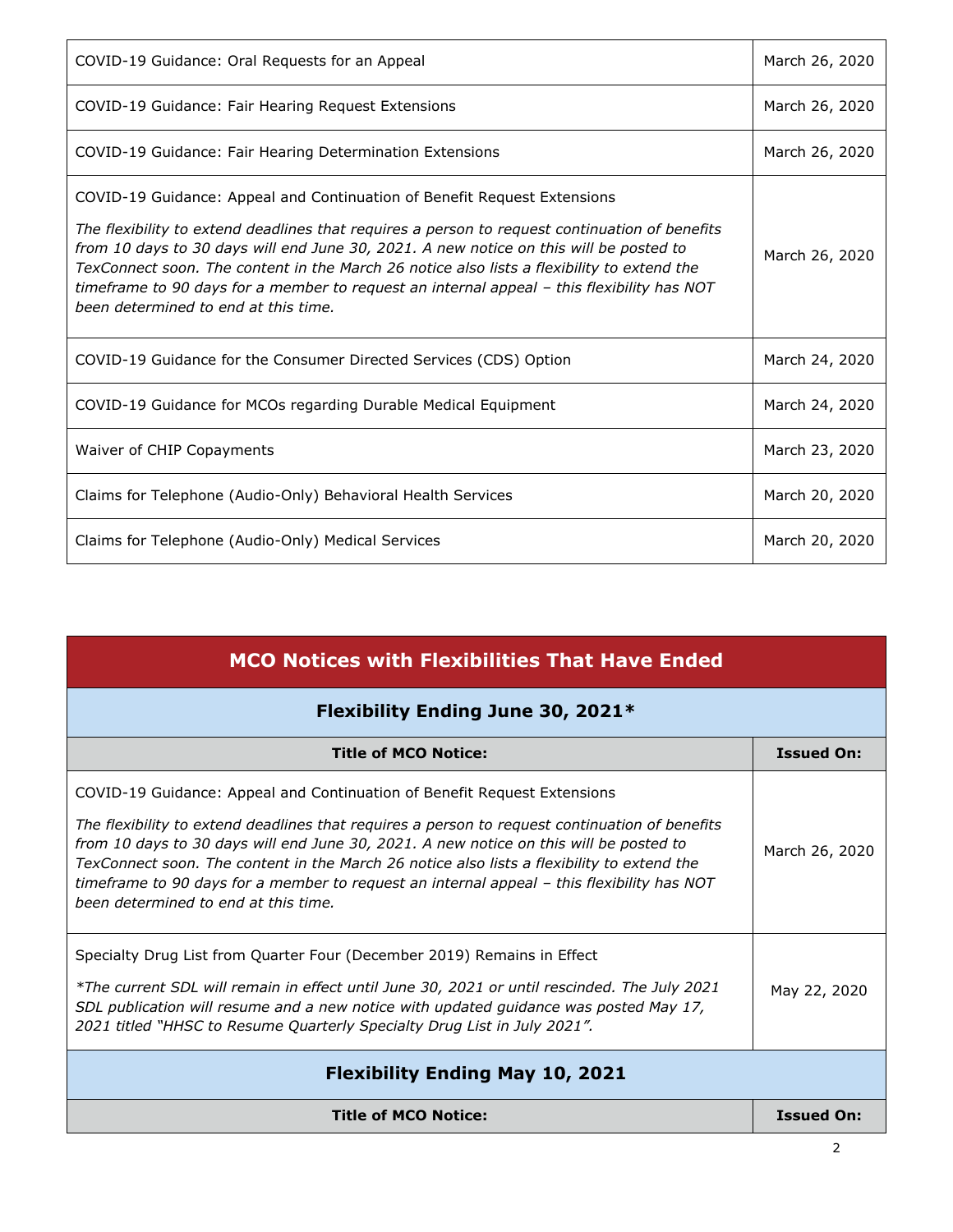| End of COVID-19 MDS Authorization Extensions for Nursing Facility Providers                                                                               | April 27, 2021    |
|-----------------------------------------------------------------------------------------------------------------------------------------------------------|-------------------|
| COVID-19 Guidance: Nursing Facility MDS Authorization Extensions                                                                                          |                   |
| For updated guidance, see "End of COVID-19 MDS Authorization Extensions for Nursing<br>Facility Providers" notice posted on April 27, 2021.               | April 9, 2020     |
| <b>Flexibilities Ended December 31, 2020</b>                                                                                                              |                   |
| <b>Title of MCO Notice:</b>                                                                                                                               | <b>Issued On:</b> |
| Temporary EVV Policies for COVID-19 to end Dec. 31, 2020                                                                                                  | Nov. 24, 2020     |
| 90-Day Prior Authorization Extensions to End Dec. 31. 2020                                                                                                | Nov. 24, 2020     |
| Post EVV Communications by Oct. 26                                                                                                                        |                   |
| For updated guidance, see "Temporary EVV Policies for COVID-19 to end Dec. 31, 2020"<br>notice published on Nov. 24, 2020.                                | Oct. 12, 2020     |
| Post Temporary EVV Policies for COVID-19 by Aug. 20                                                                                                       | Aug. 6, 2020      |
| For updated guidance, see "Temporary EVV Policies for COVID-19 to end Dec. 31, 2020"<br>notice published on Nov. 24, 2020.                                |                   |
| Clarification to Guidance for MCOs and MMPs Regarding Extensions for Existing Prior<br>Authorizations                                                     | April 14, 2020    |
| For updated guidance, see "90-Day Prior Authorization Extensions to End Dec. 31. 2020"<br>notice published Nov. 24, 2020.                                 |                   |
| Clarification: Guidance for MCOs and MMPs regarding Extensions for Existing Prior<br>Authorizations                                                       | April 3, 2020     |
| For updated guidance, see "90-Day Prior Authorization Extensions to End Dec. 31. 2020"<br>notice published Nov. 24, 2020.                                 |                   |
| Updated: Guidance for MCOs and MMPs regarding Extensions for Existing Prior Authorizations                                                                | March 31, 2020    |
| For updated guidance, see "90-Day Prior Authorization Extensions to End Dec. 31. 2020"<br>notice published Nov. 24, 2020.                                 |                   |
| Post Temporary EVV Policies by April 6                                                                                                                    | March 23, 2020    |
| For updated guidance, see "Temporary EVV Policies for COVID-19 to end Dec. 31, 2020"<br>notice published on Nov. 24, 2020.                                |                   |
| Medicaid and CHIP Managed Care Provider Re-credentialing - COVID-19: Revised Due Date<br>Extensions                                                       | July 16, 2020     |
| This notice was not updated as the flexibility ended Dec. 31, 2020.                                                                                       |                   |
| Medicaid and CHIP Managed Care Provider Re-credentialing - COVID-19                                                                                       |                   |
| For updated guidance, see "Medicaid and CHIP Managed Care Provider Re-credentialing -<br>COVID-19: Revised Due Date Extensions" notice published July 16. | June 18, 2020     |
| <b>Flexibilities Ended November 30, 2020</b>                                                                                                              |                   |
| <b>Title of MCO Notice:</b>                                                                                                                               | <b>Issued On:</b> |

3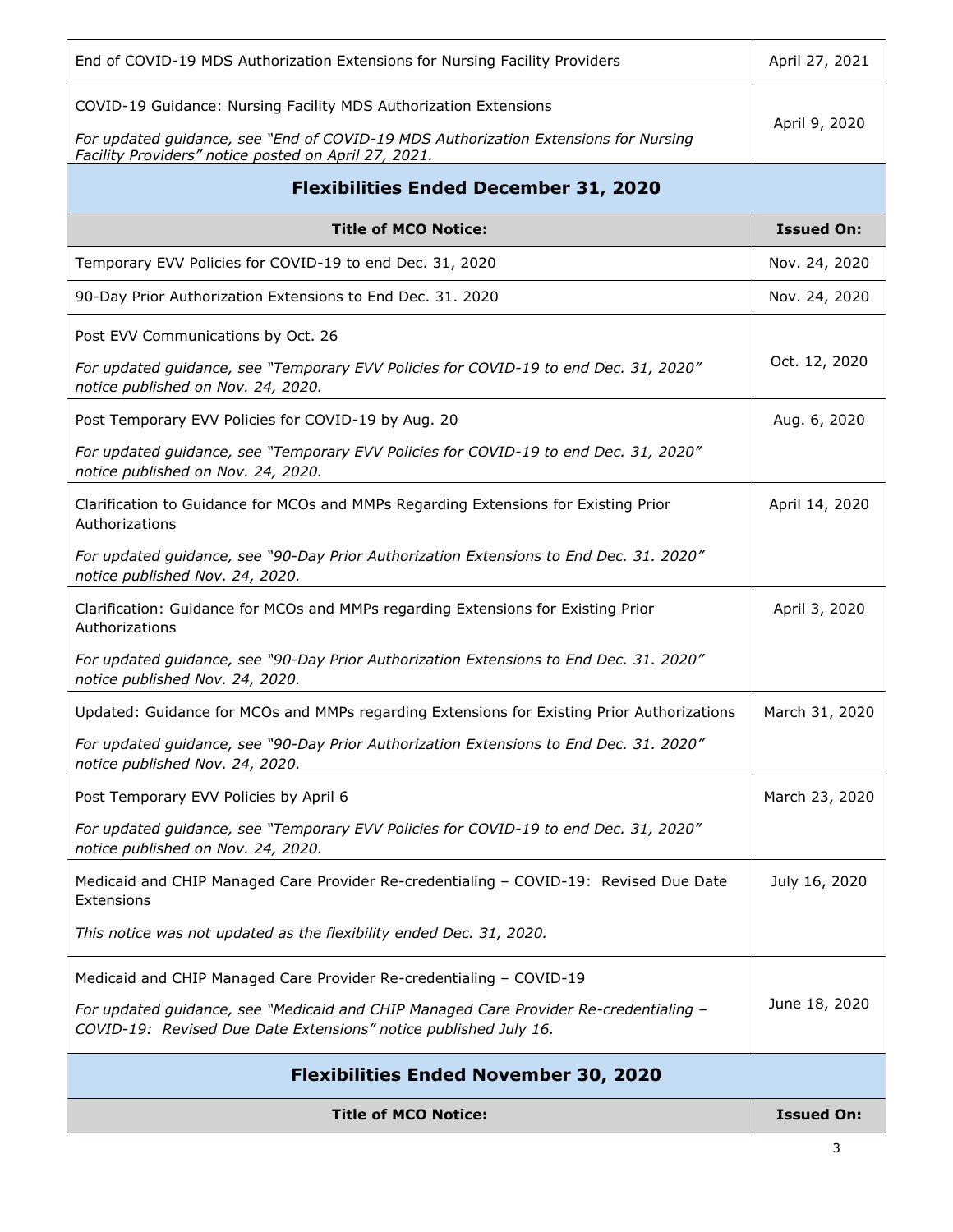| FQHC Reimbursement for Telemedicine (Physician Deliv.) & Telehealth (Non-Physician-Deliv.)<br><b>Services</b>                                                                                                                    | March 19, 2020    |
|----------------------------------------------------------------------------------------------------------------------------------------------------------------------------------------------------------------------------------|-------------------|
| Effective Dec. 1, 2020, FQHCs may be reimbursed as telemedicine and telehealth distant site<br>provider as permanent policy change per S.B. 670, Texas Legislature, Regular Session, 2019.                                       |                   |
| <b>Flexibilities Ended October 23, 2020</b>                                                                                                                                                                                      |                   |
| <b>Title of MCO Notice:</b>                                                                                                                                                                                                      | <b>Issued On:</b> |
| THSteps Medical and Dental Checkups during COVID-19                                                                                                                                                                              | April 17, 2020    |
| This notice was not updated as the flexibility ended Oct. 23, 2020. For guidance on the<br>flexibility ending, see the notice titled, "THSteps Outreach and Education to Farmworker<br>Children Waiver Ended" published Nov. 12. |                   |
| <b>Flexibilities Ended July 31, 2020</b>                                                                                                                                                                                         |                   |
| <b>Title of MCO Notice:</b>                                                                                                                                                                                                      | <b>Issued On:</b> |
| COVID-19: MCO Appeal Determination Extension Reporting                                                                                                                                                                           | May 5, 2020       |
| This notice was not updated as the flexibility ended July 31, 2020.                                                                                                                                                              |                   |
| COVID-19 Guidance: MCO Appeal Determinations                                                                                                                                                                                     | March 26, 2020    |
| This notice was not updated as the flexibility ended July 31, 2020.                                                                                                                                                              |                   |

| <b>Information on Other COVID-19 MCO Notices</b>                                                                                                                                                  |                   |
|---------------------------------------------------------------------------------------------------------------------------------------------------------------------------------------------------|-------------------|
| <b>Title of MCO Notice:</b>                                                                                                                                                                       | <b>Issued On:</b> |
| HHSC to Resume Quarterly Specialty Drug List in July 2021<br>This notice was not updated as the details remain the same and the guidance is in effect.                                            | May 17, 2021      |
| Directed Payment Programs and COVID-19 Claims<br>This notice was not updated as the details remain the same and the guidance is in effect until<br>rescinded.                                     | May 13, 2021      |
| Medicaid Allows Pfizer BioNTech COVID-19 Vaccine for Emergency Use in Adolescents<br>This notice was not updated as the details remain the same and the guidance is in effect until<br>rescinded. | May 13, 2021      |
| COVID-19 Vaccine and Vaccine Administration Procedure Codes<br>This notice was not updated as the details remain the same and the guidance is in effect until<br>rescinded.                       | May 11, 2021      |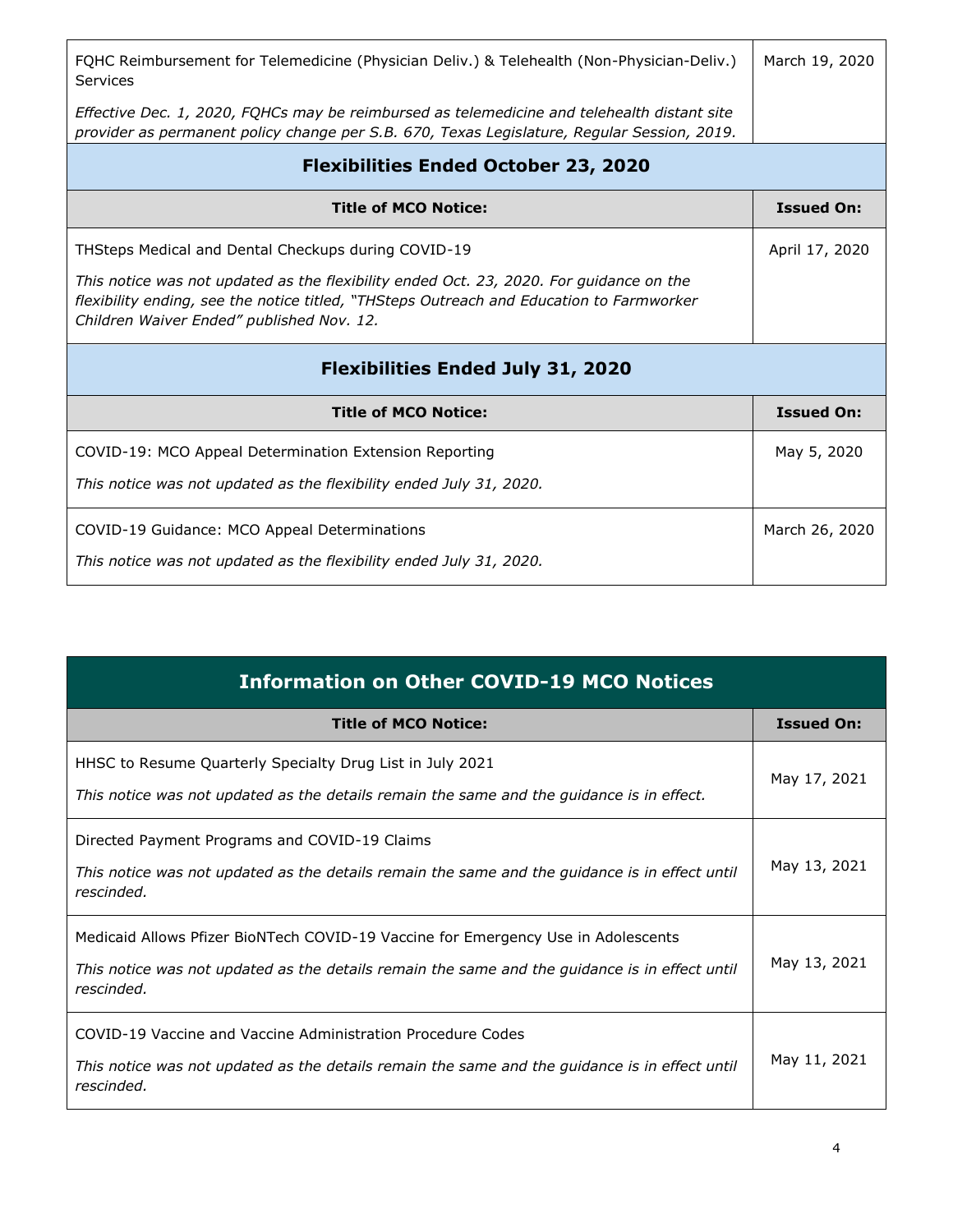| Pfizer National Drug Codes (NDCs) for COVID-19 Vaccine<br>This notice was not updated as the details remain the same and the guidance is in effect until<br>rescinded.                                                 | May 10, 2021   |
|------------------------------------------------------------------------------------------------------------------------------------------------------------------------------------------------------------------------|----------------|
| COVID-19 Related Processing Delays Resulting in Blank Enrollment Files<br>This notice was not updated as the details remain the same.                                                                                  | May 6, 2021    |
| Proposed COVID-19 Treatment Reimbursement Strategy Update<br>This notice was not updated as the details remain the same and the guidance is in effect until<br>rescinded.                                              | May 3, 2021    |
| Updated COVID-19 Lab Procedure Codes Eligible for Reimbursement to Pharmacists &<br>Pharmacy Providers<br>This notice was not updated as the details remain the same and the guidance is in effect until<br>rescinded. | April 26, 2021 |
| COVID-19 Vaccine Administration Procedure Codes for FQHCs and RHCs<br>This notice was not updated as the details remain the same and the guidance is in effect until<br>rescinded.                                     | April 19, 2021 |
| COVID-19 Vaccine Administration Rate Change Effective April 1<br>This notice was not updated as the details remain the same and the guidance is in effect until<br>rescinded.                                          | April 1, 2021  |
| STAR Health CANS 2.0 Assessment Available Via Telehealth<br>This notice was not updated as the details remain the same. As the notice states, the<br>flexibility became a permanent policy effective April 1, 2021.    | March 29, 2021 |
| Monoclonal Antibody Therapy Procedure Codes Q0245 and M0245 Approved for COVID-19<br>Treatment<br>This notice was not updated as the details remain the same and the guidance is in effect until<br>rescinded.         | March 18, 2021 |
| COVID-19 Test & Diagnostic Reimbursement Strategy Update<br>This notice was not updated as the details remain the same and the guidance is in effect until<br>rescinded.                                               | March 15, 2021 |
| Medicaid Adds Johnson & Johnson COVID-19 Vaccine to Formulary<br>This notice was not updated as the details remain the same and the guidance is in effect until<br>rescinded.                                          | March 9, 2021  |
| COVID-19 Vaccine and Vaccine Administration Procedure Codes<br>This notice was not updated as the details remain the same and the guidance is in effect until<br>rescinded.                                            | March 4, 2021  |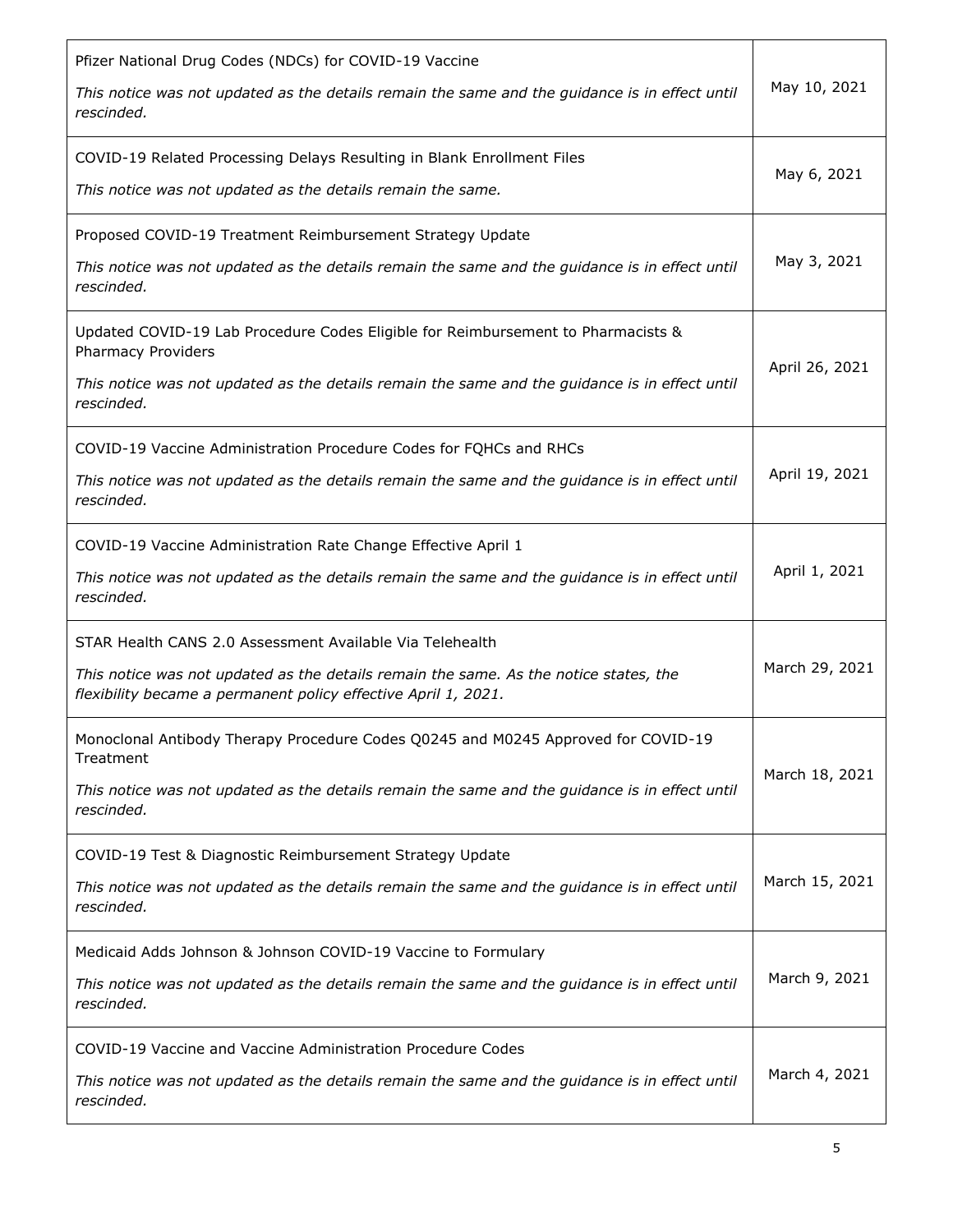| Action Needed: Compliance with New CMS COVID-19 Guidance: Eligibility, Enrollment, &<br><b>EPSDT Benefits</b>                                                                                                                                | Feb. 12, 2021 |
|----------------------------------------------------------------------------------------------------------------------------------------------------------------------------------------------------------------------------------------------|---------------|
| This notice was not updated as the details remain the same and the guidance is in effect until<br>rescinded.                                                                                                                                 |               |
| Suspension of Out-of-Network Limits for COVID-19 Vaccine                                                                                                                                                                                     |               |
| This notice was not updated as the details remain the same and the guidance is in effect until<br>rescinded.                                                                                                                                 | Feb. 11, 2021 |
| Compliance with New CMS COVID-19 Guidance - Age Out Transitions and Waiver<br>Terminations                                                                                                                                                   |               |
| This notice was not updated as the details remain the same and the guidance is in effect until<br>rescinded.                                                                                                                                 | Jan. 29, 2021 |
| Emergency Extensions for Optometry Provider License Renewals                                                                                                                                                                                 |               |
| This notice was not updated as the extension details remain the same and the guidance is in<br>effect until rescinded.                                                                                                                       | Jan. 14, 2021 |
| Approved COVID-19 Vaccine Communication Materials for Providers and Members                                                                                                                                                                  |               |
| This notice was not updated as the details remain the same and the guidance is in effect until<br>rescinded.                                                                                                                                 | Jan. 11, 2021 |
| COVID-19 Test & Diagnostic Reimbursement Strategy - Update                                                                                                                                                                                   |               |
| There is not an end date on this notice and the guidance remains in effect until rescinded. For<br>additional information, see the notice titled "COVID-19 Test & Diagnostic Reimbursement<br>Strategy Update" published on March 15, 2021." | Jan. 11, 2021 |
| COVID-19 Vaccine NDC Formulary Update                                                                                                                                                                                                        | Jan. 7, 2021  |
| There is not an end date on this notice and the guidance remains in effect until rescinded.                                                                                                                                                  |               |
| Additional Monoclonal Antibody Therapy Procedure Codes Approved for COVID-19 Treatment<br>There is not an end date on this notice and the guidance remains in effect until rescinded.                                                        | Jan. 4, 2021  |
| COVID-19 Vaccine Coverage Includes Moderna                                                                                                                                                                                                   | Dec. 23, 2020 |
| There is not an end date on this notice and the guidance remains in effect until rescinded.                                                                                                                                                  |               |
| Coverage of Casirivimab and Imdevimab under Emergency Use Authorization                                                                                                                                                                      | Dec. 23, 2020 |
| There is not an end date on this notice and the guidance remains in effect until rescinded.                                                                                                                                                  |               |
| COVID-19 Vaccine Administration Information                                                                                                                                                                                                  | Dec. 21, 2020 |
| There is not an end date on this notice and the guidance remains in effect until rescinded.                                                                                                                                                  |               |
| COVID-19 Vaccine and Vaccine Administration Procedure Codes                                                                                                                                                                                  | Dec. 21, 2020 |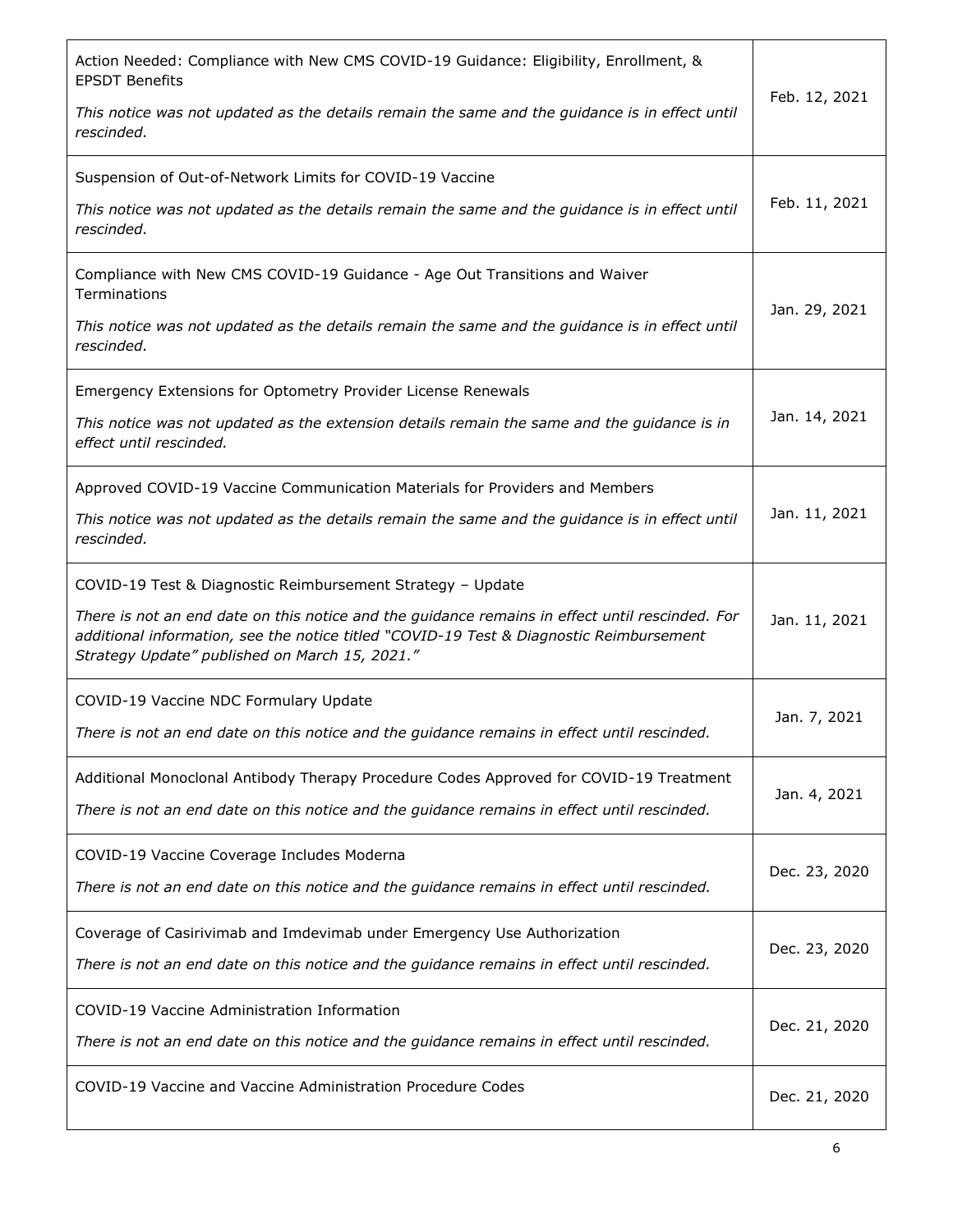| There is not an end date on this notice and the guidance remains in effect until rescinded.                                                                                                                                                                                                                                                             |               |
|---------------------------------------------------------------------------------------------------------------------------------------------------------------------------------------------------------------------------------------------------------------------------------------------------------------------------------------------------------|---------------|
| Preparing Pharmacy Claim Systems for COVID Vaccines<br>There is not an end date on this notice and the guidance remains in effect until rescinded.                                                                                                                                                                                                      | Dec. 14, 2020 |
| COVID-19 Vaccine and Vaccine Administration Procedure Codes<br>There is not an end date on this notice and the guidance remains in effect until rescinded.                                                                                                                                                                                              | Dec. 14, 2020 |
| Addition of Bamlanivimab as Texas Medicaid Benefit<br>There is not an end date on this notice and the guidance remains in effect until rescinded.                                                                                                                                                                                                       | Dec. 14, 2020 |
| Available Resources to Provide Personal Protective Equipment for the CDS Option<br>There is not an end date on this notice and the guidance remains in effect until rescinded.                                                                                                                                                                          | Dec. 14, 2020 |
| COVID-19 Vaccine and Vaccine Administration Codes<br>There is not an end date on this notice and the guidance remains in effect until rescinded.                                                                                                                                                                                                        | Dec. 10, 2020 |
| STAR+PLUS HCBS Upgrade Process for Members Who Exited a NF Due to COVID-19 Without<br>Services in Place<br>There is not an end date on this notice and the guidance remains in effect until rescinded.                                                                                                                                                  | Nov. 24, 2020 |
| Emergency Rate Increases for NFs Effective April 1, Extended through End of Federally-<br>approved PHE<br>This notice was not updated as the extension details remain the same and the guidance is in<br>effect until rescinded.                                                                                                                        | Nov. 19, 2020 |
| New Coronavirus (COVID-19) Procedure Codes for the Introduction of Infusion of Therapeutics<br>There is not an end date on this notice and the guidance remains in effect until rescinded.                                                                                                                                                              | Nov. 10, 2020 |
| Update: STAR Kids MDCP and STAR+PLUS HCBS Interest List Releases<br>STAR+PLUS HCBS interest list releases resumes in Feb. 2021. For the most current<br>information, view the MCO Notice posted on Jan. 21, 2021 titled "February 2021 STAR+PLUS<br>HCBS Interest List Release Counts by Service Area". MDCP interest list release remain<br>suspended. | Nov. 10, 2020 |
| Electronic Data Verification Scoring Results<br>This notice was not updated as the extension details remain the same and the guidance is in<br>effect until rescinded.                                                                                                                                                                                  | Nov. 5, 2020  |
| STAR Kids MDCP Only: Process for Off-Cycle Reassessments<br>There is not an end date on this notice and the guidance remains in effect until rescinded.                                                                                                                                                                                                 | Oct. 27, 2020 |
| STAR+PLUS HCBS Only: Process for Off-Cycle Reassessments                                                                                                                                                                                                                                                                                                | Oct. 27, 2020 |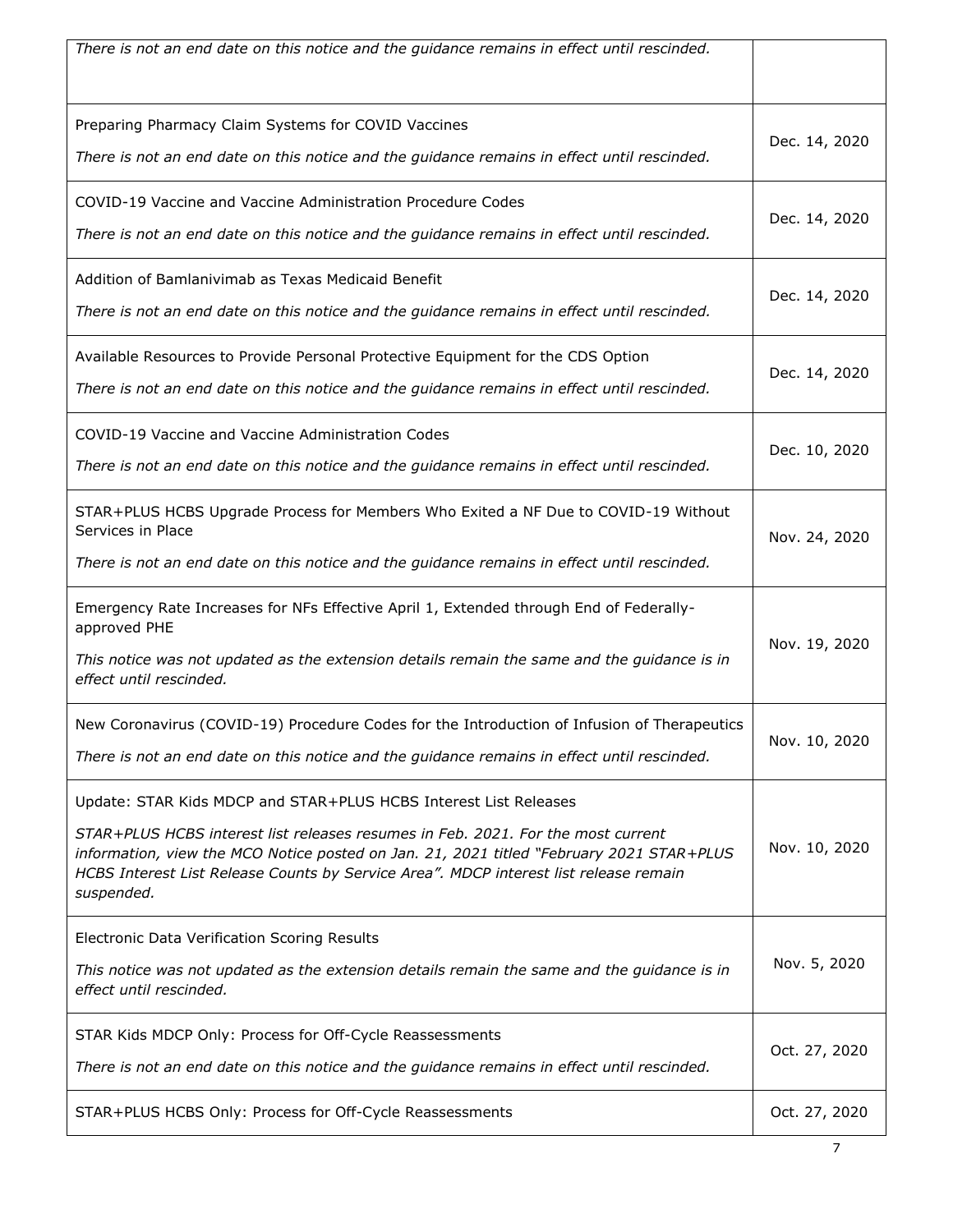| There is not an end date on this notice and the guidance remains in effect until rescinded.                                                                                                                                                                                                                                                                                                                         |                |
|---------------------------------------------------------------------------------------------------------------------------------------------------------------------------------------------------------------------------------------------------------------------------------------------------------------------------------------------------------------------------------------------------------------------|----------------|
| Certain COVID-19 Procedure Codes Implemented Retroactively - Clarification<br>There is not an end date on this notice and the guidance remains in effect until rescinded.                                                                                                                                                                                                                                           | Oct. 8, 2020   |
| Aug. 4 MCO Notice Retracted: Updated Information on COVID-19 Medicaid Renewals<br>This notice was not updated as the extension details remain the same and the guidance is in<br>effect until rescinded.                                                                                                                                                                                                            | Oct. 6, 2020   |
| New Value Point of Origin for Admission of Visit Code "G," In Use Beginning July 1, 2020<br>There is not an end date on this notice and the guidance remains in effect until rescinded.                                                                                                                                                                                                                             | Oct. 1, 2020   |
| Updated Information: Spell of Illness Limitation and COVID-19<br>There is not an end date on this notice and the guidance remains in effect until rescinded.                                                                                                                                                                                                                                                        | Sept. 17, 2020 |
| Updated Information: COVID-19 - Spell of Illness Limitation in STAR Health<br>This notice was not updated as the guidance remains in effect until rescinded.                                                                                                                                                                                                                                                        | Sept. 17, 2020 |
| Certain COVID-19 Procedure Codes Implemented Retroactively<br>For updated guidance, see "Certain COVID-19 Procedure Codes Implemented Retroactively -<br>Clarification" posted on Oct. 8. There is not an end date on this notice and the guidance<br>remains in effect until rescinded.                                                                                                                            | Sept. 10, 2020 |
| Emergency Rate Increases for NFs Effective April 1 Extended Through End of Federally-<br>Approved PHE<br>For updated guidance, see "Emergency Rate Increases for Nursing Facilities Effective April 1,<br>2020, Extended through End of Federally-approved PHE" notice published Nov. 19. This notice<br>was not updated as the extension details remain the same and the guidance is in effect until<br>rescinded. | Sept. 2, 2020  |
| Guidance: STAR Health Member's Changing Primary Care Provider During the Public Health<br>Emergency<br>This notice was not updated as the extension details remain the same and the guidance is in<br>effect until rescinded.                                                                                                                                                                                       | Aug. 24, 2020  |
| COVID-19 and Applicability of EPSDT for Some Adults<br>This notice was not updated as the extension details remain the same and the guidance is in<br>effect until rescinded.                                                                                                                                                                                                                                       | Aug. 17, 2020  |
| State Fiscal Year 2020 Texas Health Steps Timely Checkup Reports - Calculations During<br>COVID-19<br>This notice was not updated. As it states, timely checkup standards for SFY 2021 are<br>reinstated starting November 1, 2020.                                                                                                                                                                                 | Aug. 13, 2020  |
| Clarification to "Procedure Code Addition and Update for Coronavirus (COVID-19)"                                                                                                                                                                                                                                                                                                                                    | Aug. 10, 2020  |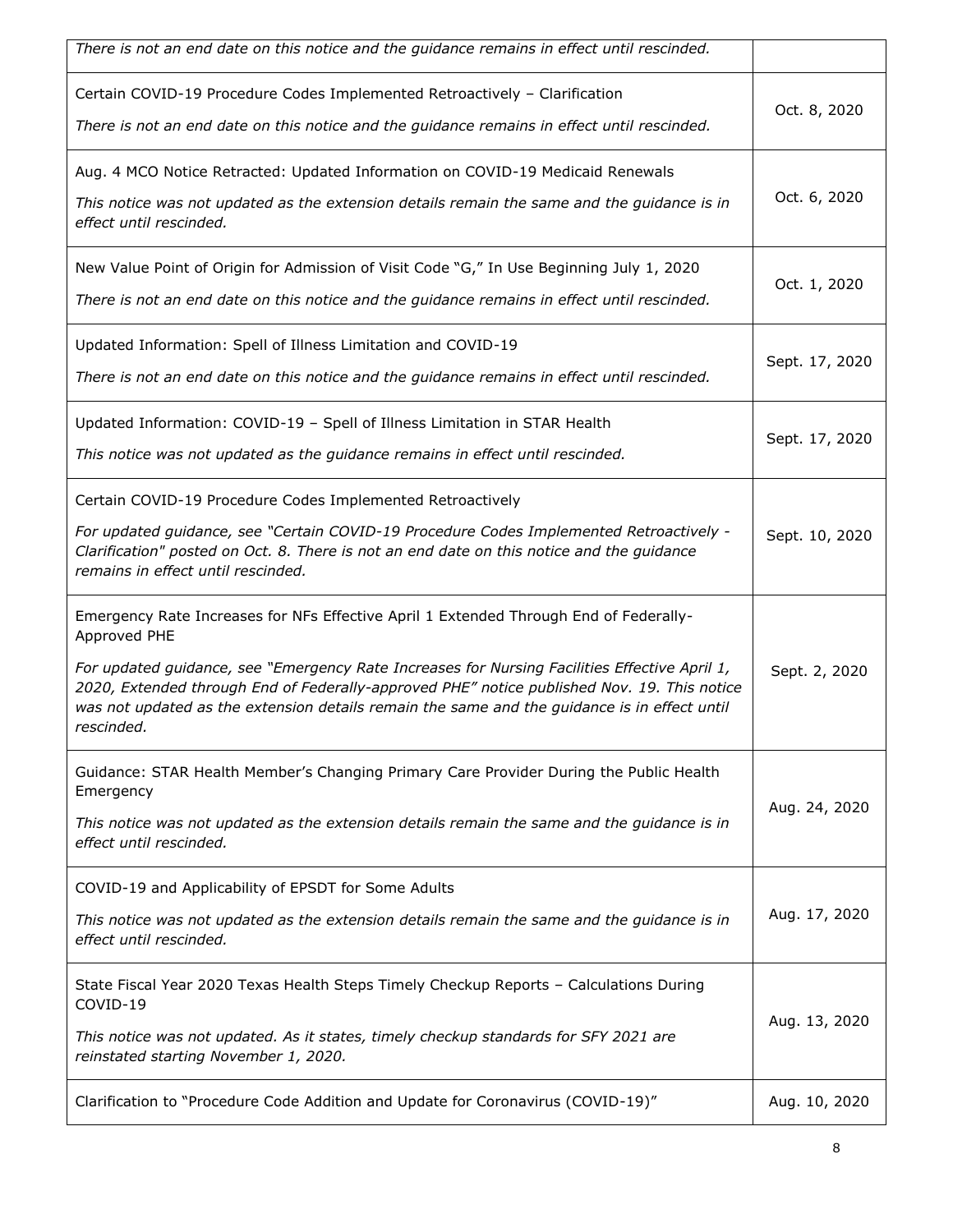| There is not an end date on this notice and the guidance remains in effect until rescinded.                                                                                                                                                                                                                                                                                                              |               |
|----------------------------------------------------------------------------------------------------------------------------------------------------------------------------------------------------------------------------------------------------------------------------------------------------------------------------------------------------------------------------------------------------------|---------------|
| Procedure Code Addition and Update for COVID-19<br>For updated guidance, see "Clarification to "Procedure Code Addition and Update for<br>Coronavirus (COVID-19)" notice published on Aug. 10. There is not an end date on this notice<br>and the guidance remains in effect until rescinded.                                                                                                            | July 13, 2020 |
| Reprocessing Guidance for COVID-19 Related Claims<br>There is not an end date on this notice and the guidance remains in effect until rescinded.                                                                                                                                                                                                                                                         | July 6, 2020  |
| Emergency Rate Increases for the Nursing Facilities Effective Retroactive to April 1, 2020<br>For updated guidance, see "Emergency Rate Increases for Nursing Facilities Effective April 1,<br>2020, Extended through End of Federally-approved PHE" notice published Nov. 19. This notice<br>was not updated as the extension details remain the same and the guidance is in effect until<br>rescinded. | July 2, 2020  |
| Leveraging Long-Term Care Hospitals (LTCHs) During the COVID-19 Public Health Emergency<br>There is not an end date on this notice and the guidance remains in effect until rescinded.                                                                                                                                                                                                                   | June 27, 2020 |
| COVID-19 - Spell of Illness Limitation in STAR Health<br>For updated guidance, see "Updated Information: COVID-19 - Spell of Illness Limitation in<br>STAR Health" notice published on Sept. 17.                                                                                                                                                                                                         | June 4, 2020  |
| Spell of Illness Limitation and COVID-19<br>For updated guidance, see "Updated Information: Spell of Illness Limitation and COVID-19"<br>notice published on Sept. 17.                                                                                                                                                                                                                                   | June 4, 2020  |
| COVID-19 and Applicability of EPSDT for Some Adults in STAR and STAR Health<br>This notice was not updated as the extension details remain the same and the quidance is in<br>effect until rescinded.                                                                                                                                                                                                    | June 2, 2020  |
| Two MCO Notices Retracted: April 3, 2020 MDCP and STAR+PLUS HCBS Interest List Releases<br>STAR+PLUS HCBS interest list releases resumes in Feb. 2021. For the most current<br>information, view the MCO Notice posted on Jan. 21, 2021 titled "February 2021 STAR+PLUS<br>HCBS Interest List Release Counts by Service Area". MDCP interest list release remain<br>suspended.                           | May 28, 2020  |
| Service Planning for Pregnant Women During COVID-19<br>There is not an end date on this notice and the guidance remains in effect until rescinded.                                                                                                                                                                                                                                                       | May 22, 2020  |
| COVID-19: Service-Level Changes Resulting from Telehealth and Telephonic Visits<br>There is not an end date on this notice and the guidance remains in effect until rescinded.                                                                                                                                                                                                                           | May 7, 2020   |
| Money Follows the Person Process for Nursing Facility Residents<br>There is not an end date on this notice and the guidance remains in effect until rescinded.                                                                                                                                                                                                                                           | May 5, 2020   |